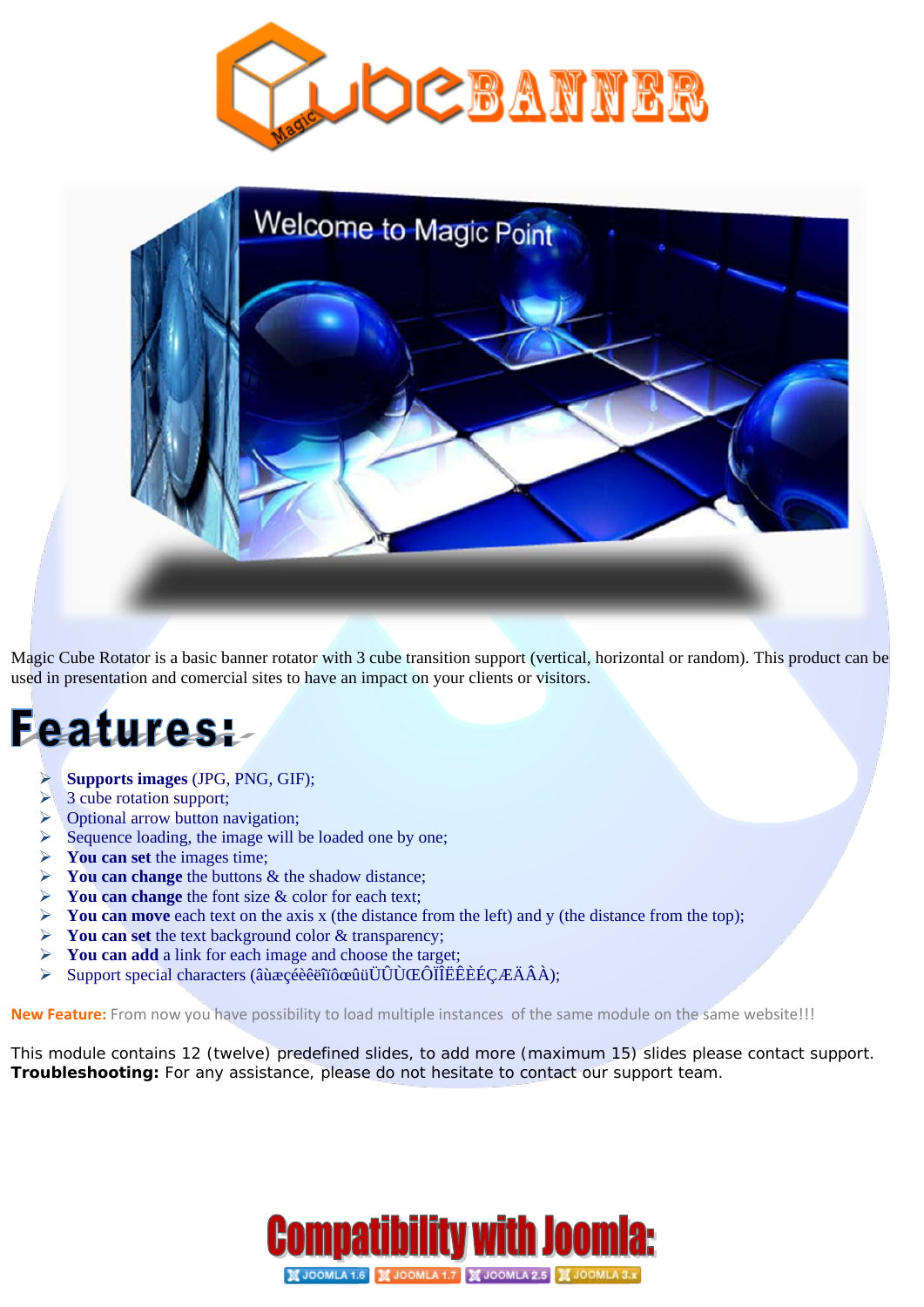| Jule Class Suffix       | Gube Banner (version:1.0.5)                                      |
|-------------------------|------------------------------------------------------------------|
| <b>SWFObject script</b> | <b>OCBANNER</b><br>◉ Mode 1 (Local) ○ Mode 2 (Google)<br>Disable |
| Debug Mode              | No (Recommended) $\sqrt{}$                                       |
| Multiple Instances      | Original $\sqrt{}$                                               |
| <b>Global Settings</b>  |                                                                  |
| <b>Global Width</b>     | 650                                                              |
| Global Height           | 400                                                              |
| Image Width             | 600                                                              |
| Image Height            | 300                                                              |
| <b>Cube Rotation</b>    | Random<br>v                                                      |
| <b>Button Color</b>     | 0x0066FF                                                         |
| <b>Button Distance</b>  | $-100$                                                           |
| <b>Shadow Distance</b>  | 2                                                                |
| AutoPlay                | to Yes<br>No                                                     |
| <b>Arrow Button</b>     | $\odot$ Show<br>$\bigcirc$ Hide                                  |
| <b>Slider Time</b>      | 5                                                                |
| <b>Image 1 Settings</b> |                                                                  |
| Enable Image            | Yes $ $ $\vee$                                                   |
| Choose Image            | Preview<br>Clear<br>Select<br>modules/mod_mcb/images/pic1.jpg    |
| <b>URL Link</b>         |                                                                  |
| <b>Link Target</b>      | ◉ New Window<br>Same Window<br>( )                               |
| <b>TextX Distance</b>   | 100                                                              |
| <b>TextY Distance</b>   | 120                                                              |
| <b>BG Color</b>         | 0xFF0099                                                         |
| <b>BG Transparency</b>  | 0.5                                                              |
| <b>Font Color</b>       | #FFFFFF                                                          |
| <b>Font Size</b>        | 20                                                               |
| <b>Description Text</b> |                                                                  |

- $\triangleright$  Module Class Suffix A suffix to be applied to the css class of the module (table.moduletable), this allowsindividual module styling; SWFObject script - **Mode 1** will use a local copy. **Mode 2** will use the file hosted by Google. **Mode 3** will disable insertion but it will use the code;
- > Debug Mode No (Recommended);
- > Multiple Instances This parameter allow to load multiple instances of the same module on the same website. **How It Works:** Make a copy of this module. After that, in the new copy set this parameter to "**Copy 1**"! Same, for other instances, but set this parameter to "Copy 2, Copy 3 .... ".

## **GLOBAL SETTINGS:**

- $\triangleright$  Global Width Set up the global stage width, the actual width of the flash animation;
- $\triangleright$  Global Height Set up the global stage height, the actual height of the flash animation;
- $\triangleright$  Image Width Set the width of image;
- $\triangleright$  Image Height Set the height of image;
- Cube Rotation Set the cube transition (Random, Vertical, Horizontal);
- $\triangleright$  Button Color Choose the buttons color;
- Button Distance From here you can set the Y position (distance from the bottom), for the buttons. Default is: -100;